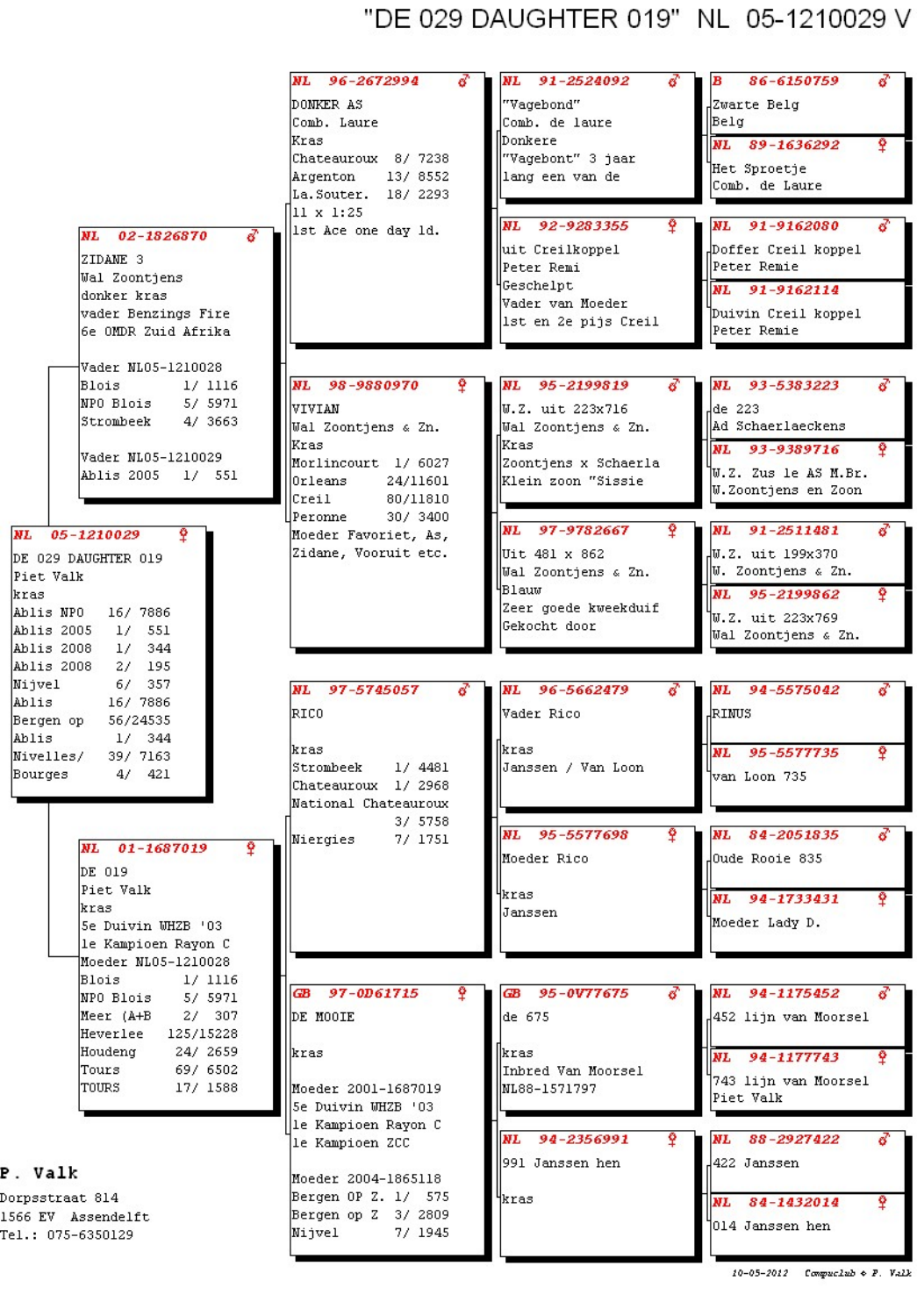| Beste prestaties per duif<br>NL 05-1210029 DE 029 DAUGHTER 019 |                     |              |           |                |             |                    |  |
|----------------------------------------------------------------|---------------------|--------------|-----------|----------------|-------------|--------------------|--|
| Vlu Vluchtdatum Losplaats                                      |                     |              | Prijs Mee |                | Get Afstand | Snelheid           |  |
| Niveau<br>Perc                                                 |                     |              |           |                |             |                    |  |
| E02 24-05-2008                                                 | Ablis               | 16           | 7886      | $\mathbf 1$    |             | 486, 138 1068, 312 |  |
| 99,80 afdeling<br>NO2 18-08-2007                               | Bergen op Zoom      |              | 56 24535  | 20             |             | 115,057 1683,403   |  |
| 99,77 afdeling<br>E01 10-05-2008                               | Ablis               | $\mathbf{1}$ | 344       | 21             |             | 486, 138 1071, 726 |  |
| 99,71 club<br>V13 25-04-2009                                   | Nivelles/Nijvel     | 39           | 7163      | 16             |             | 213,720 1655,005   |  |
| 99,46 afdeling<br>E03 10-06-2007                               | Bourges             | 4            | 421       | 13             |             | 623,053 1000,810   |  |
| 99,05 club                                                     |                     |              |           |                |             |                    |  |
| J04 16-07-2005<br>98,95 club                                   | Strepy/Thieu        | $\,8\,$      | 762       | 32             |             | 226, 552 1252, 711 |  |
| M05 16-06-2007<br>98,93 rayon                                  | Peronne             | 19           | 1774      | 16             |             | 311,852 1711,610   |  |
| N04 01-09-2007<br>98,80 rayon                                  | Strombeek           | 33           | 2739      | 46             |             | 178,467 1348,975   |  |
| N05 08-09-2007<br>98,32 club                                   | Nijvel              | 6            | 357       | 5              |             | 213,720 1204,973   |  |
| N05 09-09-2006                                                 | Harchies            |              | 277 12542 | 21             |             | 235,051 1218,103   |  |
| 97,79 afdeling<br>J03 09-07-2005                               | Strombeek           | 101          | 3949      | 41             |             | 178,467 1146,842   |  |
| 97,44 rayon<br>V03 19-04-2008                                  | Strombeek           | 18           | 648       | 33             |             | 178,467 1221,247   |  |
| 97,22 club<br>NO2 16-08-2008                                   | Bergen op Zoom      | 16           | 575       | 16             |             | 115,057 1502,012   |  |
| 97,22 club                                                     |                     |              |           |                |             |                    |  |
| E03 04-07-2009<br>96,82 afdeling                               | Bourges             | 217          | 6819      | 11             |             | 623,053 1217,928   |  |
| NO2 20-08-2005<br>96,71 club                                   | Bergen op Zoom      | 31           | 943       | $\,8\,$        |             | 115,054 1135,992   |  |
| E01 12-05-2007<br>96,68 club                                   | Ablis               | 21           | 633       | 15             |             | 486, 138 1778, 124 |  |
| N05 06-09-2008<br>96,56 rayon                                  | Nivelles/Nijvel     | 67           | 1945      | 20             |             | 213,720 2079,959   |  |
| NO2 19-08-2006                                                 | Bergen op Zoom      |              | 899 23253 | 19             |             | 115,057 1708,391   |  |
| 96,13 afdeling<br>V12 18-04-2009                               | Strombeek           | 282          | 7018      | 6              |             | 178, 467 1135, 399 |  |
| 95,98 afdeling<br>M05 28-06-2009                               | Nanteuil le Haudoui | 447          | 9013      | 13             |             | 397,824 1170,409   |  |
| 95,04 afdeling<br>E02 23-05-2009                               | OrlÚans Saran       |              | 804 12819 | 22             |             | 545, 362 1201, 190 |  |
| 93,73 afdeling<br>N04 30-08-2008                               | Strombeek           |              | 983 15150 | 8              |             | 178,467 1294,948   |  |
| 93,51 afdeling<br>E06 21-07-2007                               | Mullheim            | 429          | 6152      | 5              |             | 564,779 606,747    |  |
| 93,03 afdeling<br>E05 29-07-2006                               | Tours               | 292          | 4112      | $7\phantom{.}$ |             | 637, 574 1317, 032 |  |
| 92,90 afdeling<br>A08 18-07-2009                               | Chateauroux Parc    | 432          | 6009      | 17             |             | 667, 473 1434, 800 |  |
| 92,81 afdeling                                                 |                     |              |           |                |             |                    |  |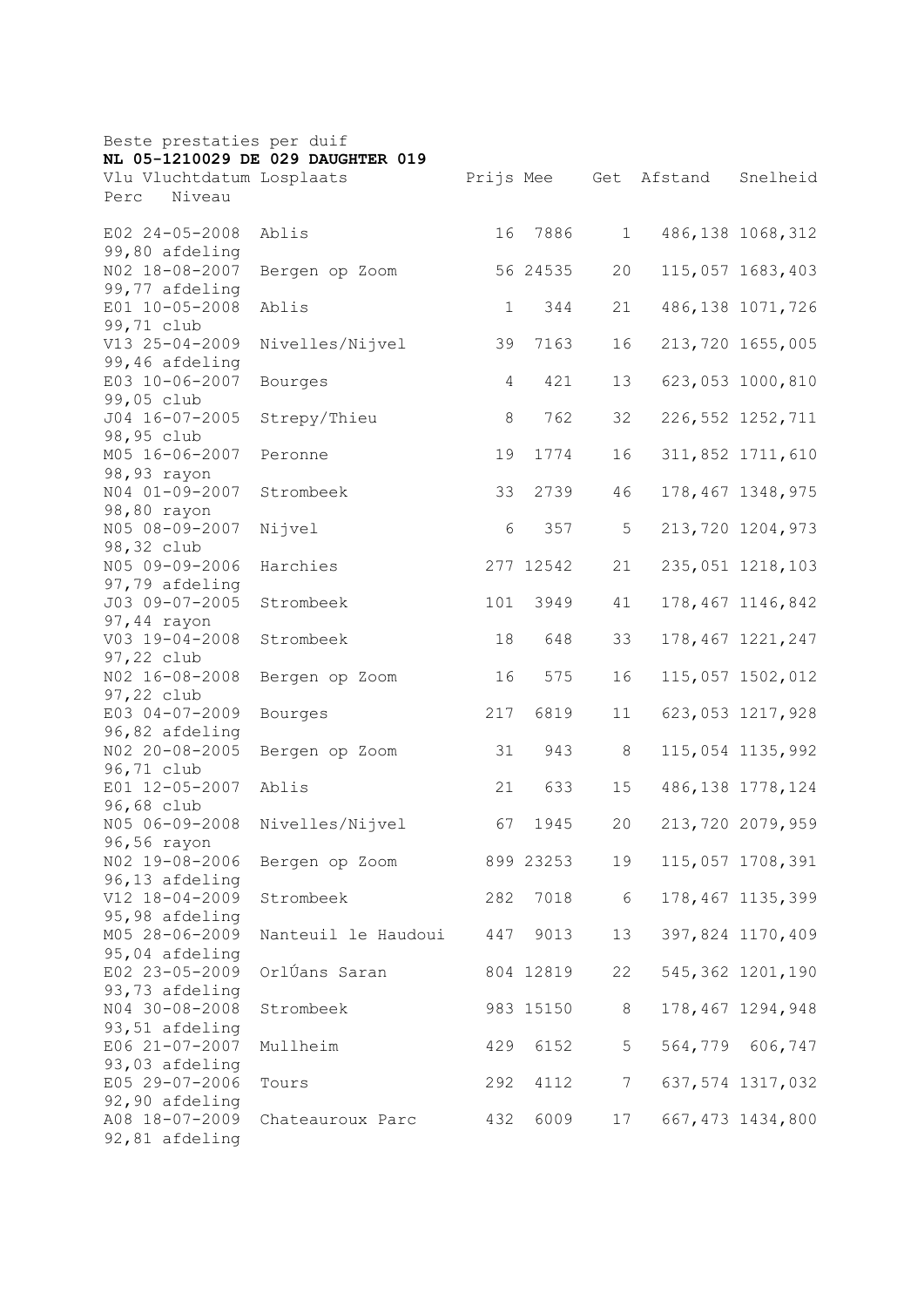| N01 09-08-2008               | Meer             | 51  | 662        | 23             |         | 110,430 1495,977   |
|------------------------------|------------------|-----|------------|----------------|---------|--------------------|
| 92,30 club                   |                  |     |            |                |         |                    |
| NO1 12-08-2006<br>91,90 club | Meer             | 55  | 679        | 37             |         | 110,430 1187,442   |
| N04 03-09-2005               | Strombeek        |     | 1876 19905 | 28             |         | 178,467 1128,951   |
| 90,58 afdeling               |                  |     |            |                |         |                    |
| M03 02-06-2007               | Morlincourt      |     | 1229 12760 | 24             |         | 346,894 1067,971   |
| 90,37 afdeling               |                  |     |            |                |         |                    |
| N05 10-09-2005               | Strepy/Thieu     | 246 | 2510       | 25             |         | 226, 552 1319, 476 |
| 90,20 rayon                  |                  |     |            |                |         |                    |
| E02 17-06-2006               | ORLEANS          |     | 1040 10594 | $\,8\,$        |         | 545, 362 1193, 224 |
| 90,18 afdeling               |                  |     |            |                |         |                    |
| M06 30-06-2007               | Chantilly        | 191 | 1889       | $\overline{2}$ |         | 399,636 1559,362   |
| 89,89 rayon                  |                  |     |            |                |         |                    |
| M01 18-05-2008               | Peronne          | 257 | 2349       | $\mathbf{2}$   |         | 311,852 1060,956   |
| 89,06 rayon                  |                  |     |            |                |         |                    |
| N04 02-09-2006               | Strombeek        | 320 | 2883       | 25             |         | 178,467 1485,386   |
| 88,90 rayon                  |                  |     |            |                |         |                    |
| V04 28-05-2006               | Chimay           | 548 | 4916       | 57             |         | 273,902 1232,685   |
| 88,85 rayon                  |                  |     |            |                |         |                    |
| E01 09-05-2009               | Ablis            |     | 1647 14284 | $\mathbf{2}$   |         | 486, 138 1319, 108 |
| 88,47 afdeling               |                  |     |            |                |         |                    |
| A03 21-06-2008               | Blois            | 714 | 6090       | 16             |         | 597,920 1275,060   |
| 88,28 afdeling               |                  |     |            |                |         |                    |
| N03 25-08-2007               | Duffel           | 452 | 3622       | $\mathbf 1$    |         | 156, 144 1335, 721 |
| 87,52 rayon                  |                  |     |            |                |         |                    |
| J01 25-06-2005               | Meer             | 576 | 4383       | 19             |         | 110,426 964,438    |
| 86,86 rayon                  |                  |     |            |                |         |                    |
| E05 07-07-2007               | Baden-Baden      | 964 | 7138       | 3              |         | 476,874 1156,903   |
| 86,49 afdeling               |                  |     |            |                |         |                    |
| V03 21-04-2007               | Strombeek        |     | 3391 23935 | 18             |         | 178,467 1380,992   |
| 85,83 afdeling               |                  |     |            |                |         |                    |
| $V02$ 14-04-2007             | Duffel           |     | 3551 24806 | 32             |         | 156, 144 1170, 074 |
| 85,68 afdeling               |                  |     |            |                |         |                    |
| E04 23-06-2007               | <b>Blois</b>     | 33  | 215        | $\mathbf 1$    |         | 597,920 1384,183   |
| 84,65 club                   |                  |     |            |                |         |                    |
| E03 08-06-2008               | Bourges          | 970 | 6288       | $\mathbf 1$    | 623,053 | 939,841            |
| 84,57 afdeling               |                  |     |            |                |         |                    |
| V04 28-04-2007               | Nijvel           |     | 3957 23698 | 20             |         | 213,720 1129,112   |
| 83,30 afdeling               |                  |     |            |                |         |                    |
| V01 06-05-2006               | MEER             |     | 4715 27750 | 27             |         | 110,430 1284,834   |
| 83,01 afdeling               |                  |     |            |                |         |                    |
| M02 24-06-2006               | MORLINCOURT      |     | 2110 11969 | 19             |         | 346,894 1258,316   |
| 82,37 afdeling               |                  |     |            |                |         |                    |
| V05 03-05-2008               | Chimay           |     | 4205 22795 | 31             |         | 273,902 1316,402   |
| 81,55 afdeling               |                  |     |            |                |         |                    |
| J02 03-07-2005               | Duffel           | 181 | 929        | 55             |         | 156, 141 1184, 385 |
| 80,52 club                   |                  |     |            |                |         |                    |
| N03 23-08-2008               | Duffel           |     | 3341 17116 | 13             |         | 156, 144 1168, 007 |
| 80,48 afdeling               |                  |     |            |                |         |                    |
| V02 12-04-2008               | Duffel           | 827 | 4118       | 51             |         | 156, 144 1709, 563 |
| 79,92 rayon                  |                  |     |            |                |         |                    |
| M04 13-06-2009               | Soissons         |     | 2218 10812 | 13             |         | 363, 131 1429, 921 |
| 79,49 afdeling               |                  |     |            |                |         |                    |
| E06 20-07-2008               | Chateauroux Parc | 28  | 136        | 16             |         | 667, 473 1072, 500 |
| 79,41 club                   |                  |     |            |                |         |                    |
|                              |                  |     |            |                |         |                    |